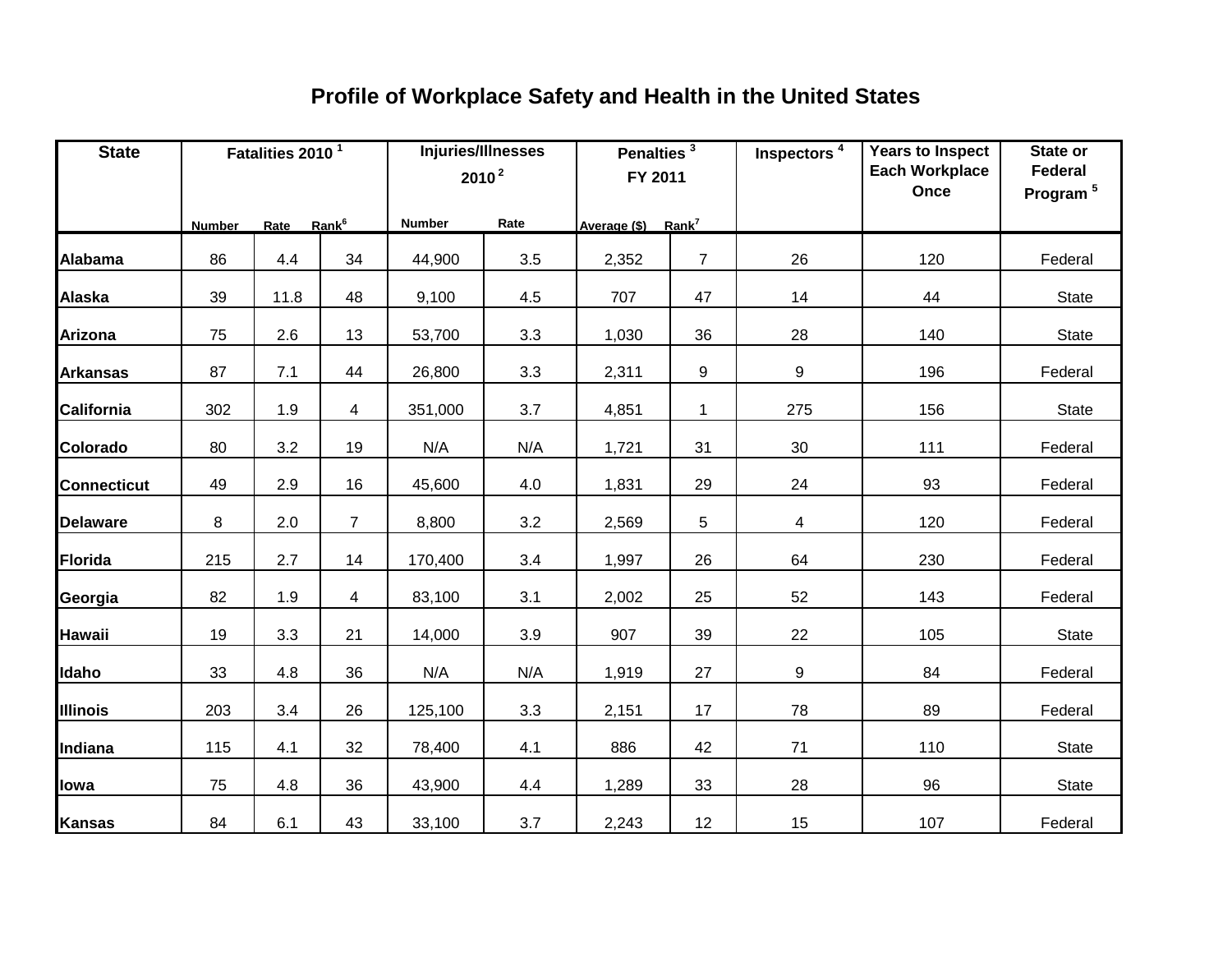| <b>State</b>         |        | Fatalities 2010 <sup>1</sup> |                |               | Injuries/Illnesses<br>$2010^2$ | Penalties $\overline{\textbf{3}}$<br>FY 2011 |                | Inspectors <sup>4</sup> | <b>Years to Inspect</b><br><b>Each Workplace</b><br>Once | State or<br>Federal<br>Program <sup>5</sup> |
|----------------------|--------|------------------------------|----------------|---------------|--------------------------------|----------------------------------------------|----------------|-------------------------|----------------------------------------------------------|---------------------------------------------|
|                      | Number | Rate Rank <sup>6</sup>       |                | <b>Number</b> | Rate                           | Average (\$) Rank <sup>7</sup>               |                |                         |                                                          |                                             |
| <b>Kentucky</b>      | 68     | 3.7                          | 28             | 49,200        | 4.2                            | 2,248                                        | 11             | 40                      | 96                                                       | State                                       |
| Louisiana            | 104    | 5.4                          | 39             | 34,800        | 2.7                            | 2,350                                        | 8              | 15                      | 209                                                      | Federal                                     |
| <b>Maine</b>         | 19     | 3.0                          | 17             | 21,000        | 5.6                            | 2,231                                        | 14             | 9                       | 82                                                       | Federal                                     |
| <b>Maryland</b>      | 69     | 2.4                          | 9              | 58,900        | 3.6                            | 726                                          | 46             | 63                      | 121                                                      | <b>State</b>                                |
| <b>Massachusetts</b> | 51     | 1.6                          | $\overline{2}$ | 69,700        | 3.2                            | 2,183                                        | 16             | 35                      | 124                                                      | Federal                                     |
| <b>Michigan</b>      | 141    | 3.3                          | 21             | 106,800       | 4.2                            | 463                                          | 49             | $77\,$                  | 46                                                       | State                                       |
| <b>Minnesota</b>     | 69     | 2.5                          | 10             | 66,700        | 3.8                            | 730                                          | 45             | 59                      | 70                                                       | State                                       |
| <b>Mississippi</b>   | 68     | 5.9                          | 42             | N/A           | N/A                            | 1,851                                        | 28             | 15                      | 118                                                      | Federal                                     |
| <b>Missouri</b>      | 107    | 3.9                          | 31             | 61,700        | 3.4                            | 2,014                                        | 23             | 27                      | 114                                                      | Federal                                     |
| <b>Montana</b>       | 36     | 8.0                          | 45             | 13,000        | 5.0                            | 2,597                                        | 4              | $\overline{7}$          | 106                                                      | Federal                                     |
| <b>Nebraska</b>      | 54     | 5.8                          | 41             | 25,700        | 4.2                            | 2,984                                        | $\overline{2}$ | 10                      | 104                                                      | Federal                                     |
| <b>Nevada</b>        | 28     | 2.5                          | 10             | 29,700        | 3.8                            | 2,263                                        | 10             | 42                      | 55                                                       | State                                       |
| <b>New Hampshire</b> | 5      | 0.7                          | $\mathbf{1}$   | N/A           | N/A                            | 2,656                                        | 3              | 6                       | 153                                                      | Federal                                     |
| <b>New Jersey</b>    | 78     | 1.9                          | 4              | 82,500        | 3.2                            | 2,233                                        | 13             | 69                      | 79                                                       | Federal                                     |
| <b>New Mexico</b>    | 38     | 4.5                          | 35             | 18,900        | 3.7                            | 1,025                                        | 37             | 37                      | 104                                                      | State                                       |
| <b>New York</b>      | 182    | 2.1                          | 8              | 154,200       | 2.7                            | 2,043                                        | 22             | 115                     | 110                                                      | Federal                                     |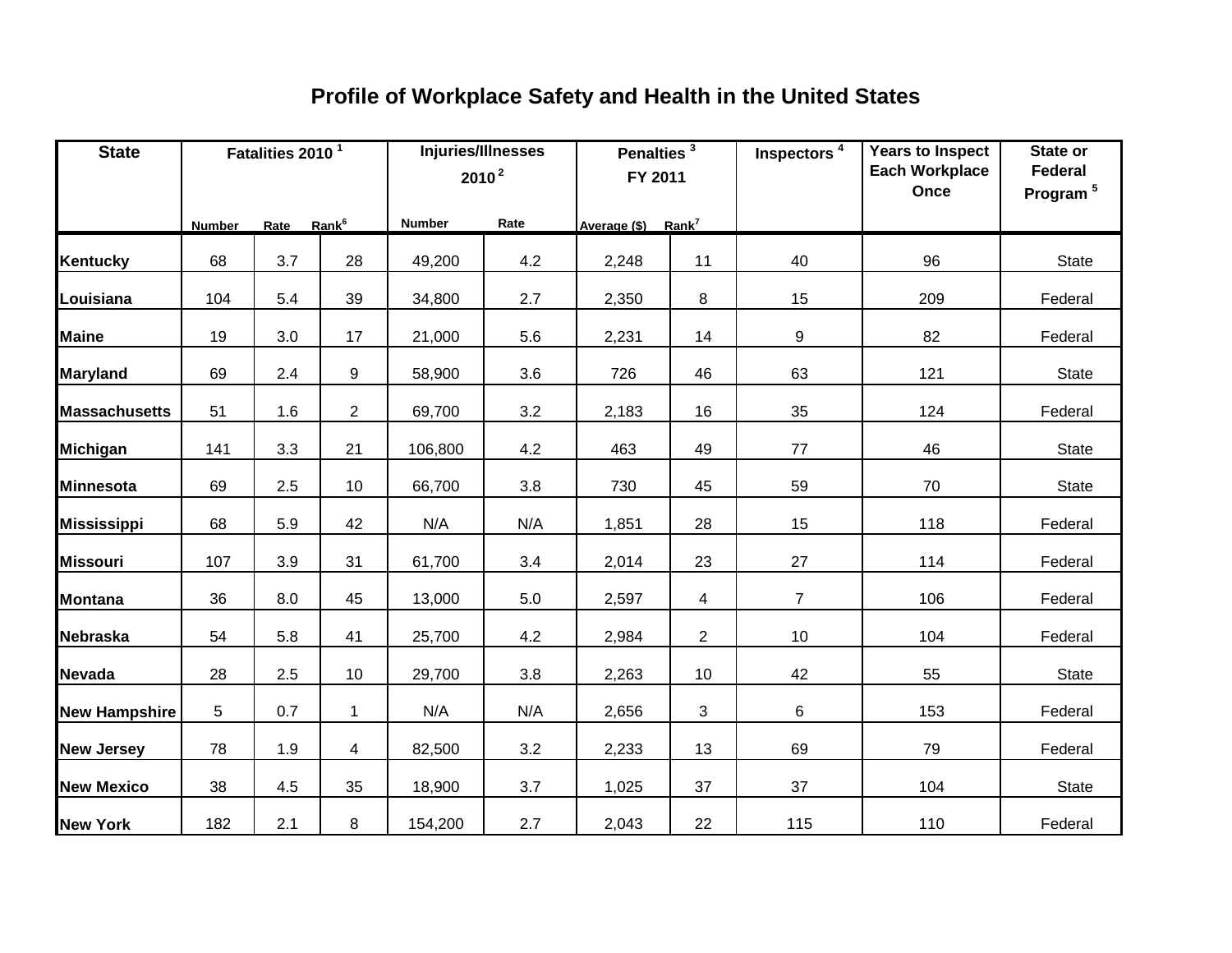| <b>State</b>          | Fatalities 2010 <sup>1</sup> |             |                   |               | Injuries/Illnesses<br>$2010^2$ | Penalties $\frac{3}{3}$<br>FY 2011 |    | Inspectors <sup>4</sup> | <b>Years to Inspect</b><br><b>Each Workplace</b><br>Once | State or<br><b>Federal</b><br>Program <sup>5</sup> |
|-----------------------|------------------------------|-------------|-------------------|---------------|--------------------------------|------------------------------------|----|-------------------------|----------------------------------------------------------|----------------------------------------------------|
|                       | Number                       | <b>Rate</b> | Rank <sup>6</sup> | <b>Number</b> | Rate                           | Average (\$) Rank <sup>7</sup>     |    |                         |                                                          |                                                    |
| <b>North Carolina</b> | 134                          | 3.3         | 21                | 79,500        | 3.1                            | 1,081                              | 35 | 122                     | 58                                                       | <b>State</b>                                       |
| <b>North Dakota</b>   | 30                           | 8.4         | 46                | N/A           | N/A                            | 2,091                              | 21 | 4                       | 218                                                      | Federal                                            |
| Ohio                  | 156                          | 3.0         | 17                | N/A           | N/A                            | 2,010                              | 24 | 58                      | 104                                                      | Federal                                            |
| <b>Oklahoma</b>       | 91                           | 5.6         | 40                | 40,900        | 4.0                            | 2,098                              | 19 | 17                      | 137                                                      | Federal                                            |
| Oregon                | 45                           | 2.5         | 10 <sup>1</sup>   | 42,400        | 3.9                            | 346                                | 50 | 79                      | 26                                                       | <b>State</b>                                       |
| Pennsylvania          | 219                          | 3.8         | 29                | N/A           | N/A                            | 2,197                              | 15 | 66                      | 105                                                      | Federal                                            |
| <b>Rhode Island</b>   | 9                            | 1.8         | 3                 | N/A           | N/A                            | 1,758                              | 30 | $\overline{7}$          | 84                                                       | Federal                                            |
| <b>South Carolina</b> | 65                           | 3.4         | 26                | 37,000        | 3.1                            | 519                                | 48 | 29                      | 64                                                       | <b>State</b>                                       |
| <b>South Dakota</b>   | 36                           | 8.6         | 47                | N/A           | N/A                            | 2,107                              | 18 | N/A                     | 243                                                      | Federal                                            |
| <b>Tennessee</b>      | 137                          | 4.9         | 38                | 65,400        | 3.7                            | 894                                | 40 | 37                      | 71                                                       | <b>State</b>                                       |
| <b>Texas</b>          | 456                          | 4.1         | 32                | 189,800       | 2.7                            | 2,540                              | 6  | 98                      | 137                                                      | Federal                                            |
| <b>Utah</b>           | 42                           | 3.3         | 21                | 25,800        | 3.4                            | 974                                | 38 | 22                      | 131                                                      | State                                              |
| <b>Vermont</b>        | 13                           | 3.8         | 29                | 9,800         | 5.2                            | 886                                | 42 | $10$                    | 74                                                       | <b>State</b>                                       |
| Virginia              | 104                          | 2.7         | 14                | 74,900        | 3.1                            | 798                                | 43 | 60                      | 69                                                       | <b>State</b>                                       |
| Washington            | 104                          | 3.3         | 21                | 86,700        | 4.8                            | 737                                | 44 | 117                     | 41                                                       | <b>State</b>                                       |
| <b>West Virginia</b>  | 95                           | 13.1        | 50                | 20,400        | 4.4                            | 1,636                              | 32 | 9                       | 92                                                       | Federal                                            |